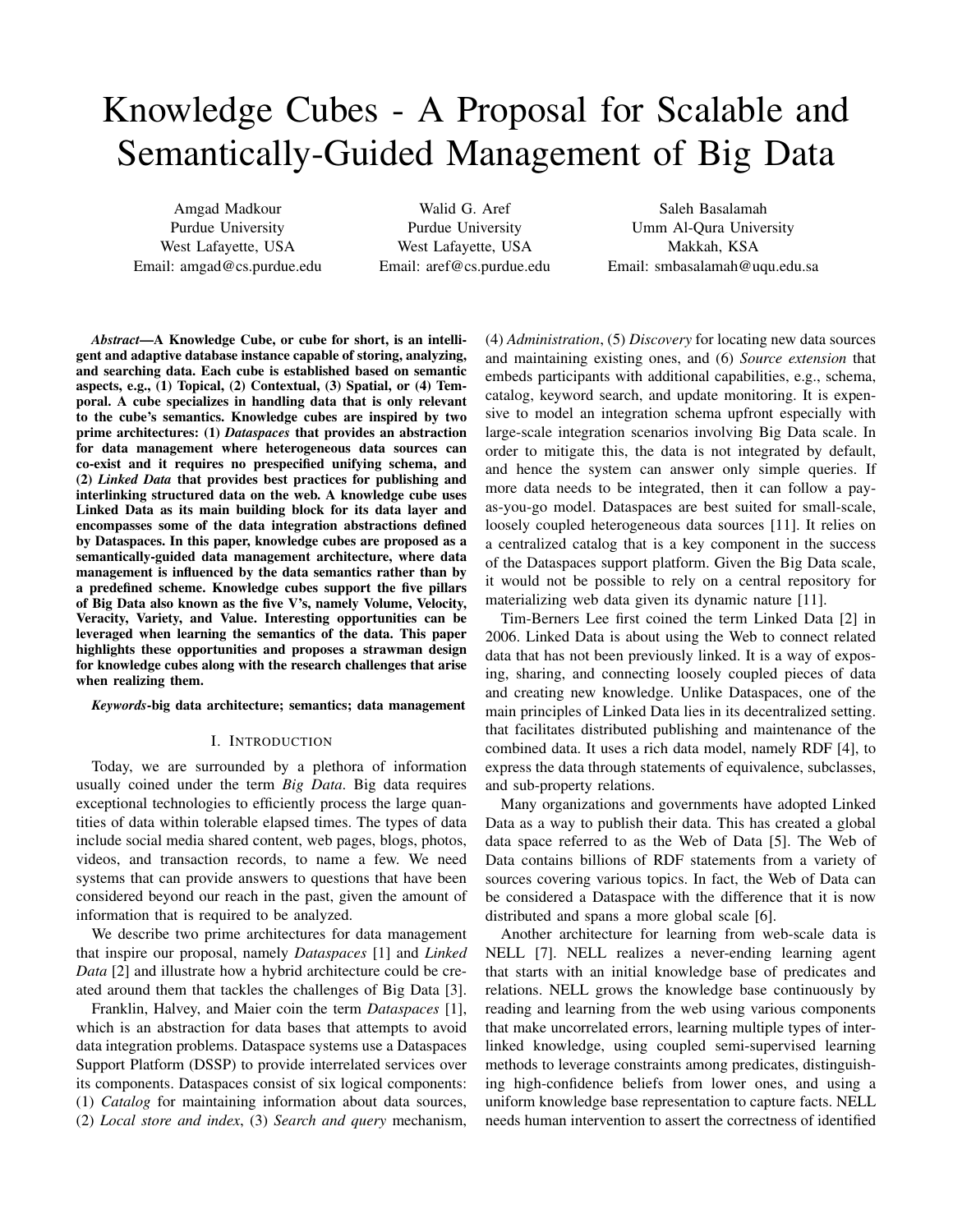entities to avoid aggregating the mistakes further.

We propose Knowledge Cubes, a data management architecture for the Web of Data that relies on semantics to define how the data is fetched, organized, stored, optimized, and queried. Knowledge cubes use RDF to store data. This allows knowledge cubes to store Linked Data from the Web of Data. Knowledge cubes are envisioned to break down the centralized architecture into multiple specialized cubes, each having its own index and data store. When a user query relies on data from multiple cubes, these specialized cubes communicate to satisfy the user's query. A cube is intelligent in identifying when to update its data based on query predicates and the frequency of the requested items.

In the following sections, we introduce knowledge cubes, and discuss the motivation for each of their architectural components. Then, we illustrate how knowledge cubes cater to the needs of the five pillars of Big Data [8]. Finally, we provide a strawman's design for the knowledge cubes architecture and highlight research challenges in its realization.

## II. MOTIVATION

Handling Big Data scale is a fundamental challenge for the Web of Data. Given the growing availability of Linked Data, we are in need of systems capable of storing RDF's and evaluating complex queries over these large silos of interlinked datasets. To be efficient, these systems should maintain a reasonable ratio of RAM and database size [9]. They also need to have one index per database that can be updated as needed. The system describes its data with a well-defined representation, e.g., RDF, that contains rich constructs to interlink Big Data resources. We describe the following three motivational points that drive our knowledge cubes proposal.

#### *A. Semantically Partitioned Data*

We propose to partition and manage data based on semantics rather than on a predefined partitioning scheme. Linked Data with its rich semantics provides an excellent foundation for understanding and linking interrelated data. With semantically partitioned data, one can forward questions directly to specific knowledge cubes and get fine-grained answers in contrast to contacting a heterogeneous data source or multiple data sources in order to get an answer. An advantage of this approach is that each specialized knowledge cube stores and continuously updates data from the web that is related only to the topic of interest to the knowledge cube, and thus resulting in a notion of specialization. These specialized knowledge cubes can inter-communicate to provide in-depth answers to users' queries. This approach also allows breaking the large data silo into meaningful and interrelated sets.

#### *B. Unsupervised Learning from Big Data Sources*

To harness the richness of Big Data, knowledge cubes need to harvest as much information as possible from Big Data sources to enrich the current Linked Data of the knowledge cube. This needs to be performed in an unsupervised fashion due to the immense amount of data that needs to be processed

and hence resulting in some uncertainties. The aim is to accommodate as much information as possible in the system instead of creating a high-quality information repository. Similar to Dataspaces [1], high-quality information can be obtained using a pay-as-you-go model over the data of interest.

#### *C. Understanding Query Semantics*

We need to understand user intent from the queries to provide the best matching results. This calls for a rich query language capable of expressing that intent. Semantic Web query languages, e.g., SPARQL [10], should be tailored to express important aspects including spatial, temporal, textual, and relational. While some of these features are supported, others, e.g., structured, keyword, and meta-data queries, are not efficiently supported [11]. The system should disambiguate a query to find its true meaning. Linked Data provides the necessary constructs that can help understand true user intent.

## III. PROPOSAL



Fig. 1. Knowledge Cubes - The Big Picture

Initially, a knowledge cube is created based on one or more semantic aspect, such as topical, contextual, spatial, or temporal. For example, a knowledge cube can focus on a sport (topical), a library in a university (contextual), a country (spatial), the stone age (temporal), or a combination of these or other semantic aspects. Then, the knowledge cube extracts relevant information based on its own semantic aspects from existing Linked Data datasets. This creates a notion of specialization based on the rich Linked Data information at the cube level.

The data extracted should conform to Linked Data principles and should be stored in the RDF model [12]. The cube fetches further resources from the Web of Data that matches the cube's semantics. Once a query is issued, a *cube-aware server* identifies which knowledge cube is suitable to answer the query. If a knowledge cube needs further information in order to disambiguate or enhance the query answer, it communicates with other knowledge cubes. Figure 1 illustrates the big picture of querying the system.

## IV. FOUNDING PRINCIPLES

In this section, we present the founding principles that guide the knowledge cubes architecture.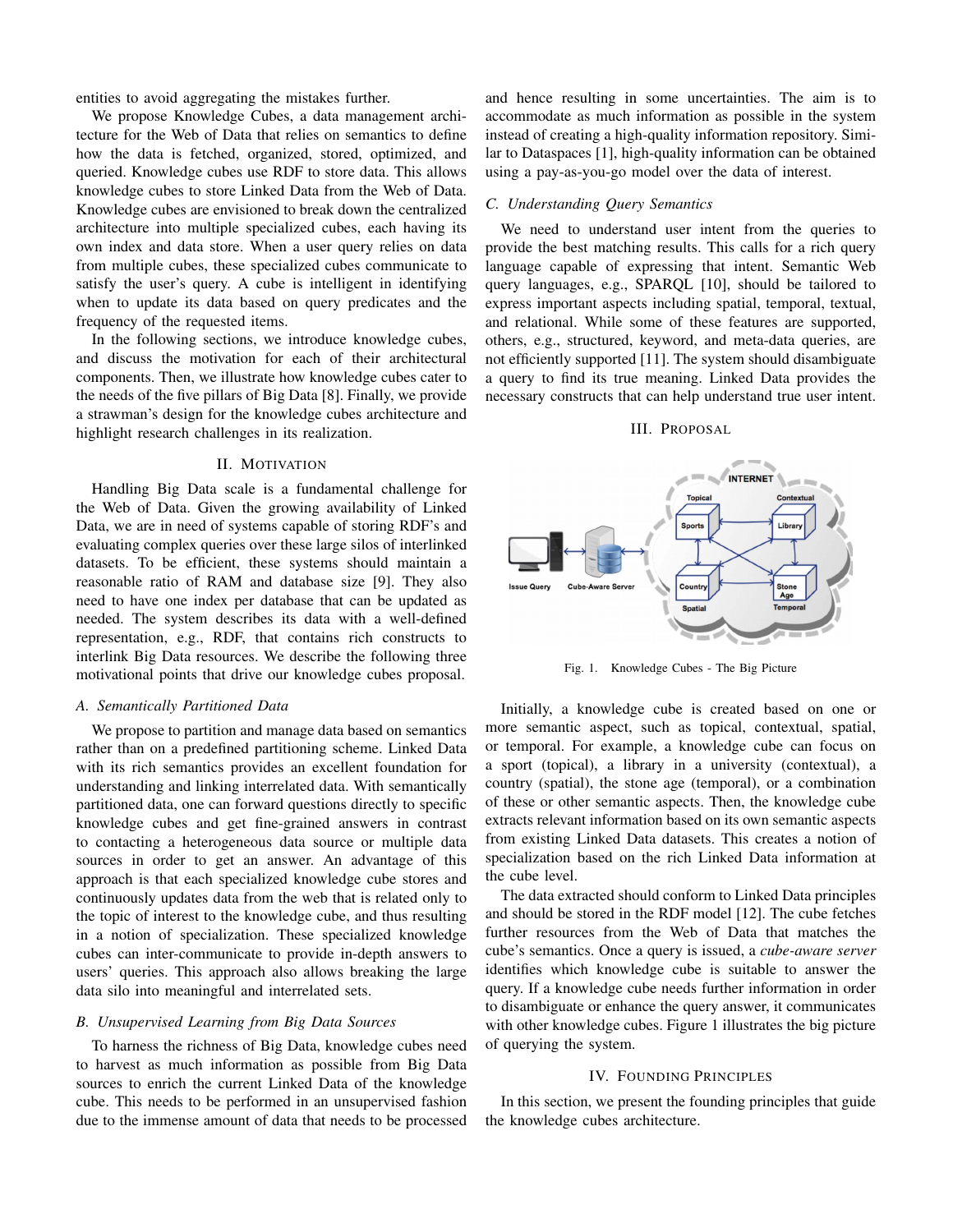## *A. Structural Evolution*

As in Figure 1, a knowledge cube captures the notion of specialization, be it spatial, temporal, topical, contextual, or otherwise. Its granularity level adapts to represent finer grained knowledge cubes. For example, the "Sports" knowledge cube can be broken into multiple cubes, e.g., "Basketball" and "Baseball". These two sub-cubes would still be inter-linked together. This inter-linking is important as it can provide more insightful information. For example, an interesting relationship would be that "Michael Jordan" who is a Basketball player (and hence, belonging to the Basketball cube) has a "played" relationship with the Baseball cube. This means that the decoupling of information does not mean breaking some relationships, but instead decouples the main information into partitions. This structural evolution creates space to accumulate further information relevant to the semantics of the cube on both sides that in turn provides scalability to the whole system.It also allows minimizing the communication overhead between knowledge cubes. We refer to this behavior as the *structural evolution* of a knowledge cube.

A knowledge cube may evolve based on its newly attained size or semantic aspect by re-partitioning dynamically in an unsupervised fashion. The evolution of knowledge cubes involves a number of aspects (1) *Merging and Splitting*, where a cube merges or splits based on the semantic aspects (e.g., sports into basketball and football, or vice versa) (2) *Arbitration and Prioritization*, where a knowledge cube gives precedence to certain structural changes based on the overall status of the system. The structural evolution leads to the creation of further specialized cubes that are capable of learning more insightful information relating to their semantic aspects. The semantics of user queries also dictates if there is a need for a structural evolution in case it forces the system to contact more than one knowledge cube.

#### *B. Temporal Evolution*

A knowledge cube organizes it own data temporally using *a time-roadmap*. The time-roadmap can be identified by (1) the entities involved in the data units, (2) the timestamps of the data units, and (3) the relationships of the entities involved and their respective time-span. For example, a user may be interested in a query related to the activities of the U.S. president who held office during a specific time-span. The time-roadmap will display entries for all the U.S presidents that held office in that time period in addition to any activities that they performed that overlap with the requested time-span. Knowledge cubes operate on Linked Data that originate from well-structured data that progressively evolve over time using other structured or unstructured data. Each data unit or entity has a belief value (degree of truthfulness) associated with it.

## *C. Analytic Distribution*

An important principle is the distribution of the analytic load across multiple knowledge cubes and then communicating the results back according to relevance. The analytic load is composed of extracting the data, determining its level of

uncertainty, and linking it with the existing Linked Data in the cube. The advantage of distributing the analytic load is to allow for the simplification in development and maintenance. The knowledge cube approach is orthogonal to the data cube approach in [13] as knowledge cubes focus on one specific dimension only. Also, the knowledge cube's RDF data model allows it to support graph-based analytics, e.g., random walks, regular expression and reachability queries, distance oracles, and community searches.

## V. STRAWMAN DESIGN

In this section, we present a strawman design of the components needed for the realization of knowledge cubes.

#### *A. Cube-awareness*

This component is responsible for making a knowledge cube aware of all the other cubes relevant to it. Cube-awareness provides structural or data-level updates to the hosting cube. This component guarantees to the hosting instance the most updated information that other cubes possess. The cubeawareness component appears in two states, (1) the *standalone* state, where it resides on a cube-aware server so that when it receives a user's query, it forwards the query to the appropriate knowledge cube, and (2) the *Embedded* state, where the cube-aware component provides each knowledge cube with the necessary information regarding other relevant knowledge cubes. Relevance among knowledge cubes is defined by the set of common relations they share. These relations are defined based on the Linked Data of each cube.

## *B. Catalog*

The catalog maintains all the information related to the data sources it fetches [1]. It maintains a list of the data elements that each source captures. For example, each catalog maintains a list of all named entities, e.g., countries, people, buildings, etc., for each source. In contrast to Dataspaces [1], the catalog maintains information about the other knowledge cubes' catalogs. Knowledge cubes coordinate with each other the content acquired in order to maximize partitioning, and hence increase their specialization. A cube-aware server acts as a dispatcher for data sources, where it indicates to each knowledge cube what data source to handle.

The catalog addresses the *variety* aspect of Big Data. Each cube fetches heterogeneous data sources related to the cube's semantic focus. For example, a news source publishes an article that can also be discussed over social media channels, e.g., twitter or facebook. Exhibiting this behavior over multiple specialized cubes, each with its separate view of heterogeneity, allows introducing *variety* into the knowledge cube.

#### *C. Information Extraction*

This component employs text analysis techniques in order to extract and learn from structured and unstructured sources. Systems, e.g., NELL [7], contain a free-text extractor termed Coupled Pattern Learner (CPL) [14] that couples the semisupervised training of extractors of different categories and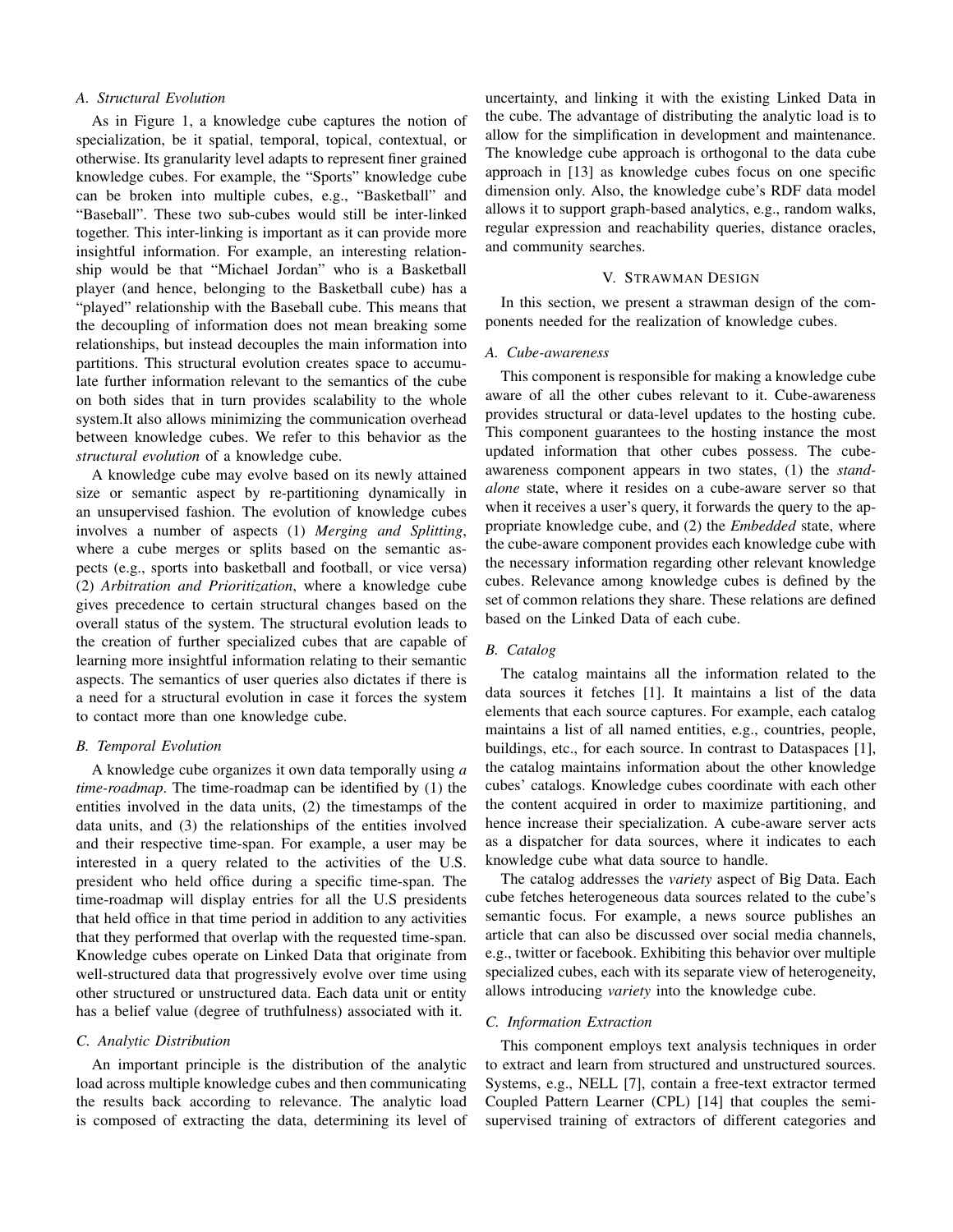relations. NELL is capable of extracting patterns in the form of "X playsIn Y" and "president of X". Given the architecture of knowledge cubes, we suggest that such extractors could be trained with the initial Linked Data of the cube since the training patterns are similar to the RDF model of Linked Data. We believe that having an extractor per cube with an initial limited set of fine-tuned labeled data that evolves over time should lead to a better extraction accuracy for the cube rather than a globally trained extractor [15]. Unlike NELL [7], our proposed extraction patterns rely on the structural evolution of the cube and not on the initial seed only.

The Information Extraction component tackles the *veracity* aspect of Big Data. The use of Linked Data creates a rich platform for understanding the query and thus creating added *value* out of the underlying data. The *veracity* of the identified entities has to be verified before it can be used for generating valuable results or linked to existing data.

# *D. Search and Querying*

This component provides a rich set of constructs that understand the semantics of the query terms specified by the user. A knowledge cube uses its underlying Linked Data in order to disambiguate and discover interesting relations that in turn provides more insight to the results. The search and querying component supports search-based methods that include keyword, textual, spatial, temporal, and semantic-based methods that rely on similarity functions and database-level methods. For example, we need to understand the semantics of queries like "Seafood restaurant by the ocean" or "Cafe with a view on the Eiffel tower". The query is converted into a triple that is matched against the knowledge cubes data that is also formatted as triples.

The search and querying component is responsible for determining the best possible way to communicate with other cubes to satisfy the user query. This requires understanding the communication topology and determining the best routing technique to minimize query time.

The search and querying component tackles the *value* aspect of Big Data. The use of Linked Data creates a rich platform for understanding the query and thus creating added *value* out of the underlying data.

## *E. Data Store and Indexing*

An integral component that defines the feasibility of the knowledge cubes architecture is the storage and indexing mechanisms over the Linked Data. We need highly efficient and scalable storage and indexing mechanisms that can operate over billions of RDF triples that are available over the Web of Data. Various data stores have been proposed that include native, relational, or hybrid data stores. Using the semantic aspects can aid in creating efficient storage schemes given the RDF data model. Existing proposals need to be modified to consider this aspect.

Another integral factor in the knowledge cubes architecture is its ability to answer queries without accessing the actual data sources. This requires having a descriptive and up-to-date index in order to satisfy the user's query. Given that each cube indexes its own data, the index needs to maintain information about what other cubes are capable of providing and what can aid in satisfying the user query. Another aspect is the ability of the index to create efficient associations among data objects of different sources for the same cube [1].

Query Optimization provide facilities, e.g., query simplification, indexing, and operator implementations. Interesting operators include spatio-temporal top results. SPARQL 1.1 provides rich facilities [16] that allow further optimization by having no centralized coordinating unit for query evaluation between sources.

Similar to Dataspaces, in knowledge cubes, there will be support for high availability and recovery, the ability to trace back to the origin of a token (e.g., from a text file, an XML file, etc.), caching by building additional indexes to support efficient access, caching for generalization of join index (token appears in multiple data sources), caching to reduce the query load on participants that cannot allow adhoc external queries [1].

The data store and indexing components tackle the *volume* and *velocity* aspects of Big Data, respectively. The proposed architecture for knowledge cubes suggests that *learning semantics should allow the storage and indexing to scale better than a centralized or distributed mechanism that do not consider the semantics of the data*. Neglecting the scalability factor incurs a higher overhead on the index and incurs a rise in the communication overhead within the distributed system.

## *F. Discovery of Data Sources*

Each knowledge cube can have its own discovery mechanism for the list of Big Data sources relevant to its semantic aspects. One source that indexes Linked Data is Sindice [17], where it provides relevancy over its indexed Linked Data sources based on the Universal Resource Identifier (URI) or the keyword-based query. Sindice only indexes sources that conform with Linked Data formats. Knowledge cubes can use a web search engine to search for relevant web sources that match the semantic aspects of a cube. This is done by issuing a keyword-based search query with keywords that best describe a cube. One method of determining these keywords can be by using the most frequent ones that appear in the data that the cube holds. The knowledge cube uses the interlinking of relevant documents to retrieve further information that is relevant to that document and to the cube.

The Data Sources Discovery component is responsible for maintaining and creating relationships among data sources and locating new Big Data sources in a semi-supervised fashion. It is also capable of proposing new relationships. Data Sources and Discovery will also monitor the contents of the cube and propose additional relationships over time [1].

## *G. Data Sources Update and Extension*

Given an initial seed of RDF's, the time-roadmap is responsible for maintaining the updates for the data in the cube. If new information is identified and it relates to existing RDF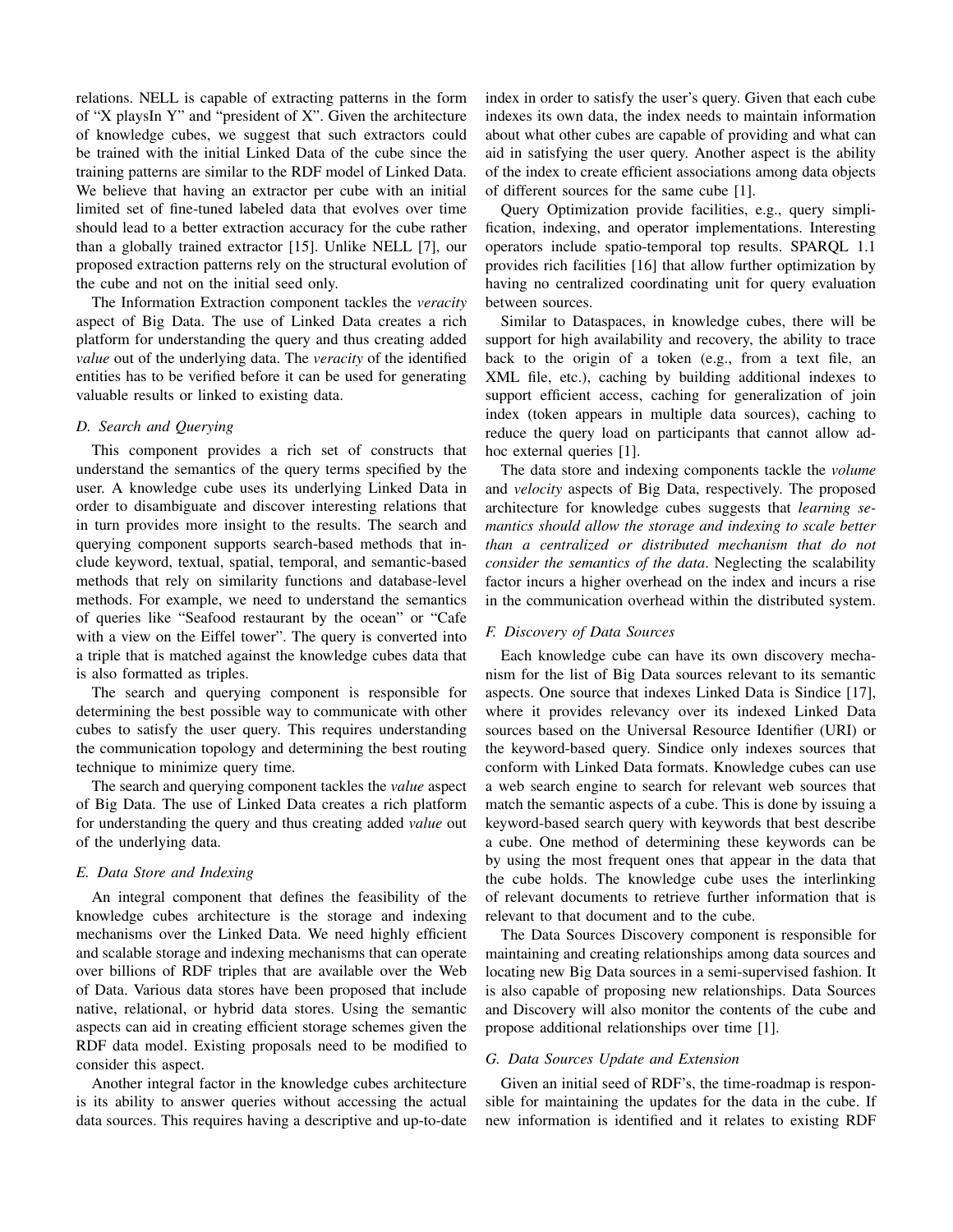entries, a time-oriented snapshot is taken and amended to the current RDF. The time-roadmap guarantees "freshness" of the results by providing or linking information with the latest updates found from sources. The newly acquired data is integrated in an unsupervised manner based on the characteristics of the current RDF data. This data includes the subjects that can help guide the acquisition process. For example, in the news domain, we may have a cube representing the Presidents of the United States. In this case, the RDF entities can be the names of Presidents and can further be used to harvest all information from Big Data sources related to US presidents.

We can integrate newly discovered information and entities that relate to the initial set of identified Presidents based on how much this information is coupled. This will require that the cube perform text analysis on the data to determine the entities involved and then determine whether the identified information relates to the Linked Data of the cube or not. This information can also be shared with other knowledge cubes that may find this analyzed information of relevance.

Similar to Dataspaces, this component can amend data sources that have limited capabilities with additional ones such as schema, catalog, keyword, search, and update monitoring [1]. This allows the heterogeneous sources to share similar services thus allowing the system to harness their information.

## VI. CHALLENGES

This section presents common challenges that knowledge cubes share with the Web of Data. Also, we indicate a set of new challenges that are spawned from the knowledge cubes architecture. We demonstrate how the knowledge cubes architecture can be used to address these challenges.

# *A. Challenge 1: Semantic Interpretation*

A key issue in learning on Big Data scale lies in understanding the true meaning of the data. This is known as *semantic interpretation* [15]. It deals with the interpretation of ambiguous or imprecise data. Web-scale data is believed to be part of the solution [15]. Given the amount of available structured data, it can resolve semantic heterogeneity. We share the same view as the one in [15] that the challenge lies in choosing a representation that can use unsupervised learning over plenty of unlabeled data rather than relying on limited labeled data.

The semantic interpretation challenge is also apparent in the spatial dimension. One study proposes a set of semantic features derived from web contextual information to create a location disambiguation system for identified locations [18]. Although the study illustrates that the system achieves better results than the state-of-the-art industrial systems, it still does not operate well over heterogeneous data sources. Knowledge cubes can provide a rich platform for semantic aspects that can enhance information extraction systems with features to efficiently disambiguate locations.

The proposed knowledge cubes architecture deals primarily with a heterogeneous set of Big Data sources that may not include any structure or labeled annotations to start with. Knowledge cubes need to rely on aspects beyond the labeled data in order to correctly interpret the data. We believe that endorsing semantic aspects in the architecture of the knowledge cubes can provide an interesting platform for tackling this challenge. For example, using the spatial aspect, we can disambiguate identified organizations or people in a document or query based on other entities identified in the same context and we can use the relations of the cube to disambiguate the identified entities further.

## *B. Challenge 2: Uncertainty*

Even with highly accurate named-entity extraction and disambiguation systems, there is a need to attach a truth value to the extracted data. This allows the system to select the most reliable information to present in response to a user query. This issue is vital when new data is "linked" to existing data in the cube. We need to attach data with a specific uncertainty value.

Reynolds [19] presents several aspects to the uncertainty challenge. One aspect is the ambiguity resulting from Linking date where the same identified entities occurring in different datasets do not have the same universal resource identifier (URI). Datasets use an imperfect mechanism, namely the "owl:sameAs" relation to co-reference similar entities with heuristic weighting. The same challenge exists in knowledge cubes, specifically, when an entity is identified and needs to be linked to existing identifiers. Knowledge cubes extend this challenge further with regards to entities that map into multiple cubes. The question becomes: Which cube should the entity belong to? The "owl:sameAs" relation is one mean of having the entity mentioned in two cubes. In this case, the relation can act as a connector for both. This raises a bigger concern of duplication of entities across cubes.

The precision of certain values for entities is another important aspect [19]. For example, one entity may have an attribute (e.g., population) captured at different time-spans that is derived from various readings. This raises the concern that when entities are merged, there can be a conflict in values, and hence affecting the merging process. One way is to use the time-roadmap of a knowledge cube to track the attribute value changes over time. A challenge that this suggestion raises is: what is the best way to represent a time-roadmap? and which attributes are to be maintained? We need techniques to identify time-related events upon which the time-roadmap can be built that also may need to consider other factors, e.g., the spatial aspect. We need to maintain an uncertainty value for the attribute in case the event does not include an explicitly specified date and should be implied from the event, e.g., World War 2.

There is also uncertainty associated with the data source. This issue is apparent in the Linked Data settings, especially given the cross linking and the absence of provisioning. In turn, this raises the concern of veracity of the included data source. We suggest that knowledge cubes include wellestablished provisioning mechanisms in the catalog component in order to tackle this issue.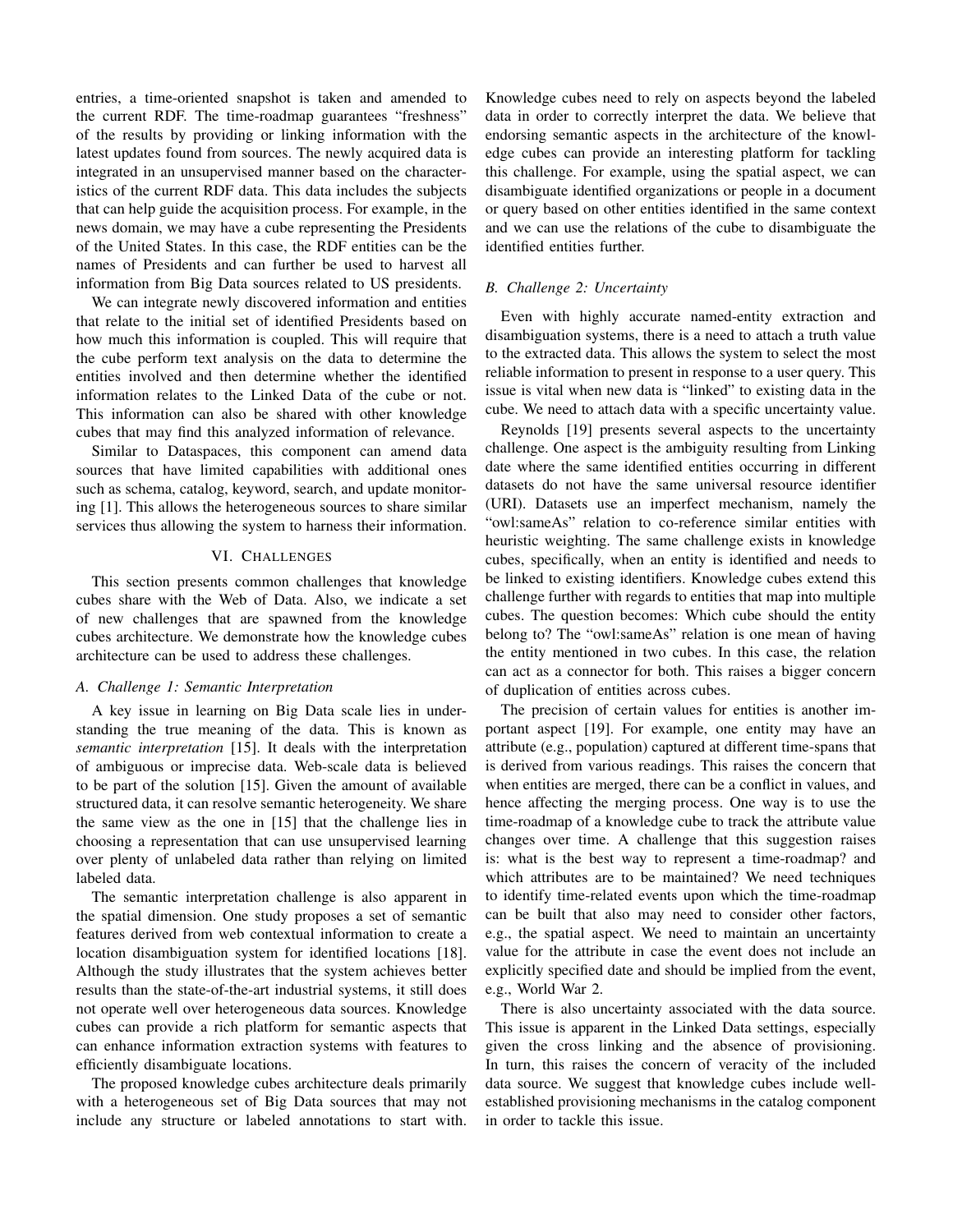In [19], Reynolds suggests that the data source selection process should be selective in terms of the data needed. Given the scale of the data handled by the knowledge cubes architecture, the proposed suggestion by Reynolds aligns with knowledge cubes. Reynolds suggests two types of vocabularies to express the data (1) Link vocabulary to provide a common representation for links and (2) Imprecise value vocabulary to provide a common representation for common vocabulary. Given the knowledge cubes architecture, the vocabulary proposal by Reynolds can be a viable solution where each cube includes its own vocabulary. However, we need to allow for cross-talk, e.g., by maintaining relations among existing vocabulary terms from the various vocabularies and providing enough provisioning in order for the relations to still hold. The spatial and temporal dimensions of the knowledge cube data form a rich facility in solving some uncertainty challenges. For example, we can disambiguate two named entities if both belong to the same spatial location or time slot.

## *C. Challenge 3: Data Partitioning Scheme*

Defining an efficient scheme for partitioning depends on the semantics of the data. For example, specific snapshots of the data may mandate that the data be partitioned according to the named entities contained in the data. Another scheme might see that partitioning based on people who are politicians or soccer players might generate a good scheme. More sophisticated schemes might involve both entities and relations or a combination of both. An important aspect to consider is how big the data is given each scheme and whether there is a form of overlapping among the generated partitions.

We believe that the data is the main driver of the partitioning scheme. Employing some form of data analysis over the acquired data may reveal interesting properties that can aid in defining efficient partitioning schemes. For example, semantic relationships can be learned in an unsupervised fashion from the search queries and their results [20]. This means that the statistics gathered based on user queries can be an asset that aids in identifying an efficient partitioning scheme. In turn, this requires that the system starts with an initial scheme that can evolve over time based on gathered statistics.

## *D. Challenge 4: Storage and Indexing*

The database and semantic web communities have a number of solutions for storing and querying Linked Data ranging from centralized to distributed data stores [3]. We describe four main categories that have been adopted by both communities and discuss the challenges associated with each of them.

The first category, called Triplestores, stores RDF triples in a single relational table. The attributes specified are either triples (subject, predicate, object) or quadruples (subject, predicate, object, context). Even though disk space for Triplestores is not a major concern in terms of size, a real concern is in maintaining a reasonable RAM and database ratio [9], which is exemplified in the case of Big Data scale.

The second category is vertically-partitioned tables [21] where systems maintain a table per property as many triple patterns have fixed properties. One variation is to use a column store that captures the column entries of the same type. The objective is to avoid reading an entire row into memory in the event that only a few attributes are accessed per query. This approach has scalability problems when the number of properties in an RDF is high [22], [23]. The study in [22], [23] suggests that Triplestores outperform the vertically-partitioned approach when having a larger number of properties.

The third category is schema-specific systems that capture subjects with overlapping properties. These systems have a query processing advantage as the subjects may be accessed together. In [24], Levandoski and Mokbel claim that property tables can outperform Triplestores and vertically-partitioned tables for RDF data. One concern is the storage overhead because subjects may contain multiple objects. The second and third categories also raise an important concern regarding the increased cost of integration quality.

An open question is: Which of the three categories is best suited for embodying the semantic aspects proposed by the knowledge cubes architecture? One proposed direction is to adopt all three categories and apply the most optimum based on the current semantics of the data. This step occurs as the knowledge cube evolves over time.

Defining a suitable index over the data is also a crucial challenge. An index may need to include spatial, temporal, relational, or textual aspects. An advantage of knowledge cubes is that the index would be defined over well-structured information with rich semantics. In turn, this aids in defining a more meaningful indexing structure. The structural integrity of the index would also affect the query processing performance.

#### *E. Challenge 5: Communication among Cubes*

There are many forms of communication in knowledge cubes. One is when a cube needs to know further information about a query that it is processing. Another is when a cube needs to be updated about what other cubes have. Defining an efficient communication protocol that considers the overhead of contacting and retrieving content from other knowledge cubes is vital. Knowledge cubes may co-exist on the same machine (i.e., embedded communication) or on separate machines (i.e., stand-alone). A knowledge cube should be intelligent enough to decide when to *cache* content that it usually retrieves from other knowledge cubes. In turn, this should significantly decrease the communication overhead. Adaptive Replacement Cache (ARC) [25] is one candidate algorithm that can be used to keep track of frequently used and recently used data. It can also be used to maintain historical data regarding eviction for both scenarios. A challenge would be to see if the algorithm will adapt to both data and structural evolution of the knowledge cube.

#### *F. Challenge 6: Spatial and Temporal Extraction*

Published articles or web pages will need to be segmented into individual units of information, termed statements. For each statement, we need to identify the topic of the statement,